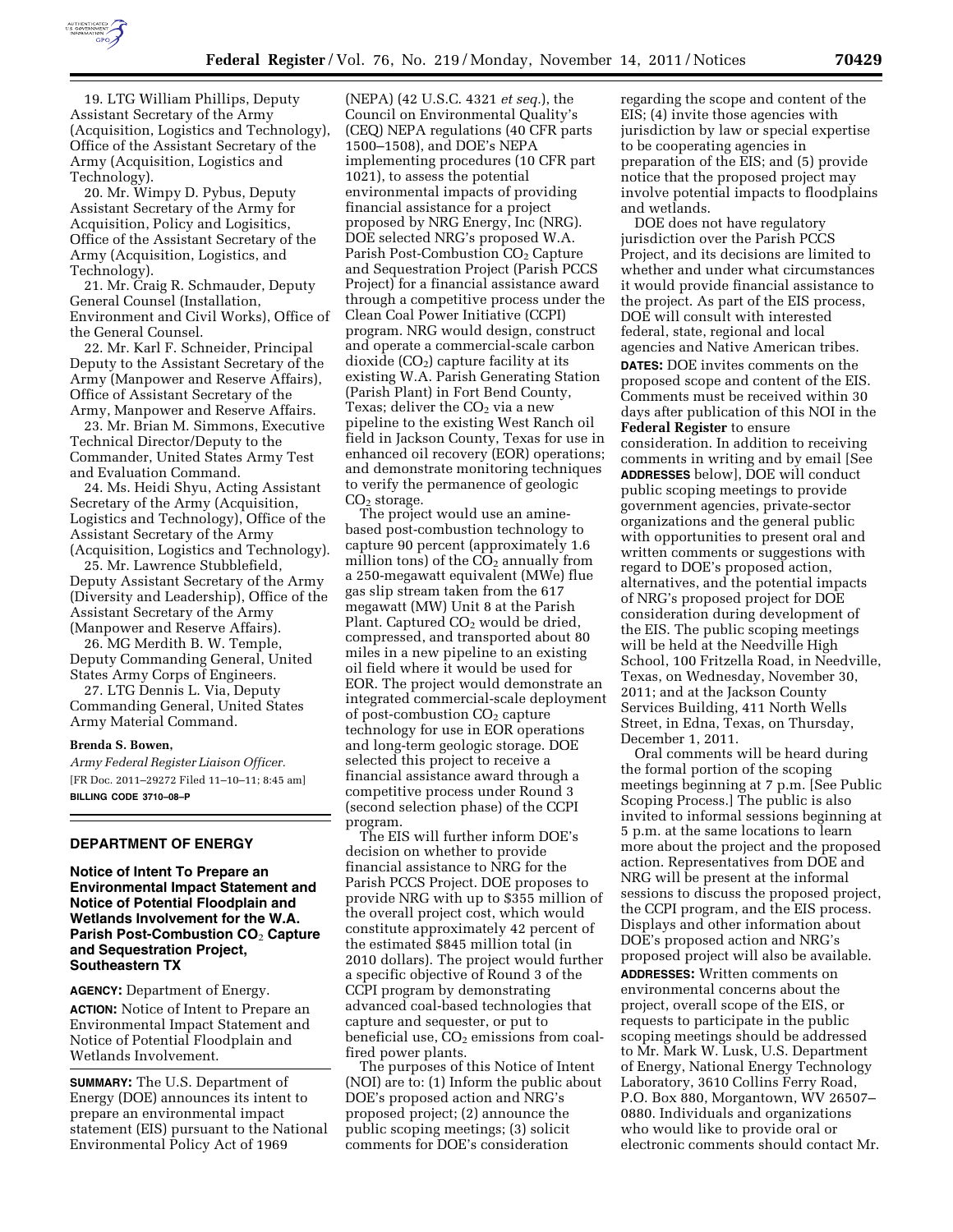Lusk by postal mail at the above address; telephone ((412) 386–7435, or toll-free 1–(877) 812–1569); fax (304) 285–4403); or electronic mail (*[Parish.EIS0473@netl.doe.gov.](mailto:Parish.EIS0473@netl.doe.gov)*)

**FOR FURTHER INFORMATION CONTACT:** For further information about this proposed project, contact Mr. Lusk, as described above. For general information on the DOE National Environmental Policy Act (NEPA) process, contact Ms. Carol M. Borgstrom, Director, Office of NEPA Policy and Compliance (GC–54), U.S. Department of Energy, 1000 Independence Avenue SW., Washington, DC 20585; telephone ((202) 586–4600); fax (202) 586–7031); or leave a toll-free message (1–(800) 472–2756). **SUPPLEMENTARY INFORMATION:** 

## **Background**

The CCPI program was established in 2002 as a government and private sector partnership to increase investment in clean coal technology. Through cooperative agreements with its private sector partners, the program advances clean coal technologies to commercialization. Congress established criteria for projects receiving financial assistance under this program in Title IV of the Energy Policy Act of 2005 (Pub. L. 109–58; EPAct 2005). Under this statute, CCPI projects must ''advance efficiency, environmental performance and cost competitiveness well beyond the level of technologies that are in commercial service'' (Pub. L. 109–58, Sec. 402(a)). On February 17, 2009, the *American Recovery and Reinvestment Act of 2009* (Pub. L. 111– 5, 123 Stat. 115) appropriated \$3.4 billion to DOE for Fossil Energy Research and Development. DOE intends to use a significant portion of these funds to provide financial assistance to CCPI projects.

The CCPI program selects projects for its government-private sector partnerships through an open and competitive process. DOE issues funding opportunity announcements specifying the types of projects it seeks, and invites submission of applications. DOE reviews applications according to the criteria specified in the funding opportunity announcement; these criteria include technical, financial, environmental, and other considerations. DOE selects projects demonstrating the most promise when evaluated against these criteria, and enters into a cooperative agreement with the selected applicants. These agreements set out project objectives, obligations of the parties, and other features of the partnerships. Applicants must agree to provide at least 50 percent

of their project's cost; and for most CCPI projects, the applicant's cost share is much higher.

To date, the CCPI program has conducted three rounds of solicitations and project selections. Round 1 sought projects that would demonstrate advanced technologies for power generation and improvements in plant efficiency, economics, and environmental performance. Round 2 requested applications for projects that would demonstrate improved mercury controls and gasification technology. Round 3, which DOE conducted in two phases, sought projects that would demonstrate advanced coal-based electricity generating technologies, coupled with the capture and sequestration (or beneficial use) of  $CO<sub>2</sub>$ emissions. DOE's overarching goal for Round 3 projects was to demonstrate technologies at commercial scale in a commercial setting that would: (1) Operate at 90 percent capture efficiency for  $CO<sub>2</sub>$ ; (2) make progress towards capture and sequestration at less than a 10 percent increase in the cost of electricity for gasification systems and a less than 35 percent increase for combustion and oxy-combustion systems; and (3) make progress towards capture and sequestration of 50 percent of the facility's  $CO<sub>2</sub>$  output at a scale sufficient to evaluate full impacts of carbon capture technology on a generating plant's operations, economics, and performance. The Parish PCCS Project was one of three projects selected in the second phase of Round 3. DOE entered into a cooperative agreement with NRG on May 7, 2010.

### **Purpose and Need for DOE Action**

The purpose and need for DOE action is to advance the CCPI program by funding projects with the best chance of achieving the program's objectives as established by Congress: commercialization of clean coal technologies that advance efficiency, environmental performance, and cost competitiveness well beyond the level of technologies currently in commercial service.

## **DOE Proposed Action**

DOE's proposed action is to provide limited financial assistance through a cooperative agreement with NRG for a new post-combustion carbon capture and compression system that would be added to the existing W.A. Parish power plant, with the captured  $CO<sub>2</sub>$  piped to an oil field for EOR. Under the original cooperative agreement, DOE agreed to provide approximately \$167 million in cost-shared funding, or about 50 percent of the total estimated costs for a smaller project (about 60 MWe). However, the cooperative agreement also specified that NRG would perform a screening study to determine if a larger scale system can be employed to improve system economics and performance. As a result, NRG recently proposed that the technology be demonstrated at a larger scale and requested an increase in DOE funding to be applied to the total estimated \$845 million project cost. DOE's proposed action for purposes of the EIS is to provide up to \$355 million in cost-shared funding for this project.

### **The W.A. Parish Post-Combustion CO**2 **Capture and Sequestration Project**

NRG's proposed project would demonstrate the commercial feasibility of a retrofit, commercial-scale  $CO<sub>2</sub>$ capture and compression system, coupled with use of  $CO<sub>2</sub>$  for enhanced oil recovery (EOR) and ultimate sequestration. NRG would design and construct a system that would capture approximately 90 percent of the  $CO<sub>2</sub>$  in an up to 250 MWe flue gas slip stream of the combustion exhaust gases from the existing 617 MW coal-fired Unit 8 at NRG's Parish Plant. The captured  $CO<sub>2</sub>$ (up to 5,475 tons per day) would be transported an estimated 80 miles in a new pipeline to be constructed by NRG. The CO<sub>2</sub> would be used for EOR and ultimately sequestered at the existing West Ranch oil field in Jackson County, Texas.

## *Proposed Carbon Capture Facility: W.A. Parish Generating Station*

The proposed capture system would be constructed on NRG's 4,880-acre W.A. Parish Plant in rural Fort Bend County near the small town of Thompsons, Texas. The plant site includes four large pulverized coalfueled power generating units, four smaller natural gas-fired units, and a 2,100-acre lake used for cooling water. The proposed project would retrofit one of the coal-fueled units (Unit 8) with a post combustion  $CO<sub>2</sub>$  capture system, using space available on the plant site immediately adjacent to the unit. The CO2 capture system would use the Fluor Corporation (Fluor) advanced Econamine FG PlusSM technology, with monoethanolamine as the basis for the solvent. The project demonstration period may also include tests of other amine-based solvents. A new natural gas-fired combined-cycle power plant, estimated to be 80 MW in size, would be constructed to produce the auxiliary power needed to drive the compressors and equipment of the capture system. The exhaust gases from the new combustion turbine would produce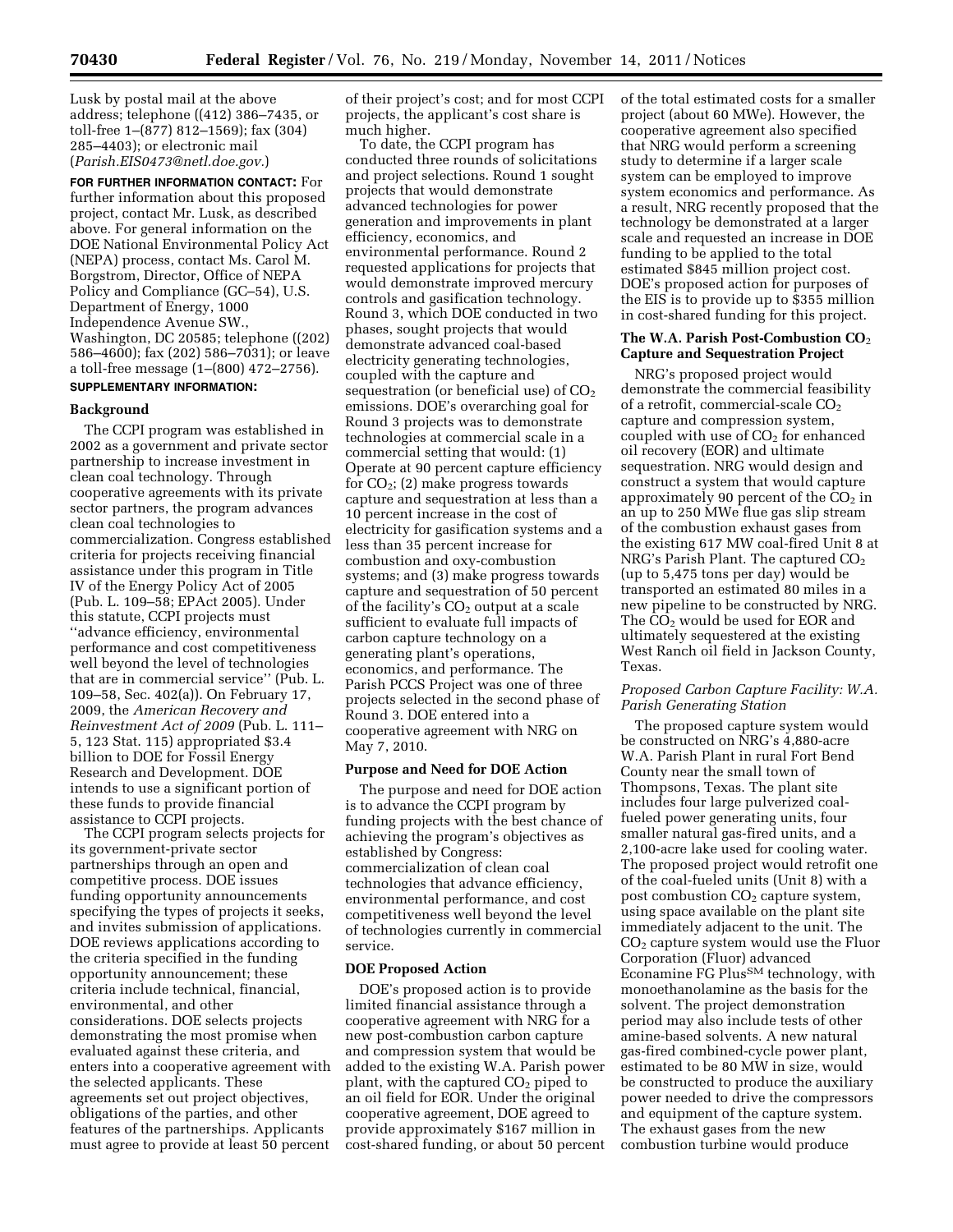steam to provide heat for the solvent regeneration process.

## *CO2 Compression and Transport*

Captured  $CO<sub>2</sub>$  would be compressed and transported in a new pipeline to injection sites at the West Ranch oil field, an estimated 80 miles from the proposed capture facility. The pipeline route would traverse parts of Fort Bend, Wharton and Jackson counties. The anticipated route includes mostly rural, sparsely-developed agricultural lands. NRG is currently evaluating potential pipeline routes; and plans to use existing rights-of-way and avoid sensitive resources to the greatest extent practical. Potential pipeline routes will be considered as part of the NEPA process.

## *CO2 Sequestration via Enhanced Oil Recovery*

The proposed project would deliver up to 1.6 million tons of  $CO<sub>2</sub>$  per year to the West Ranch oil field, located in Jackson County near the central Gulf Coast of Texas, to be used for EOR. The oil field has operated since 1938 and is well-characterized. However,  $CO<sub>2</sub>$  floods have not been previously demonstrated in this field. A joint venture between NRG and Hilcorp Energy Company would conduct the EOR operations.

Project activities eligible for costsharing would include: engineering and design, permitting, equipment procurement, construction, startup and demonstration. Infrastructure investments in the oil field by NRG and the costs of EOR operations would not be cost-shared by DOE and are not included in the total project cost estimates. DOE would, however, costshare in monitoring, verification, and accounting (MVA) activities at the EOR site to demonstrate the permanence of CO2 sequestration through EOR. Following the DOE cost-shared demonstration phase, the system would likely continue long-term commercial operations, without further DOE funding.

# *CO2 Monitoring, Verification, and Accounting Program*

NRG would implement a MVA program to monitor the injection and migration of  $CO<sub>2</sub>$  within the geologic formations. The MVA program must meet regulatory and CCPI program requirements and may consist of the following components: (1) Injection system monitoring; (2) containment monitoring (via monitoring wells, mechanical integrity testing, and other means); (3)  $CO<sub>2</sub>$  plume tracking via multiple techniques;  $(4)$  CO<sub>2</sub> injection simulation modeling; and (5)

experimental techniques yet to be developed.

### *Proposed Project Schedule*

The project proposed by NRG includes three phases: (1) Planning and conceptual design; (2) detailed engineering, procurement and construction; and (3) three years of demonstration and monitoring. NRG plans to start construction in November 2012 and begin commercial operations (demonstration phase) by 2015. The schedule is contingent on NRG receiving the necessary permits and regulatory approvals, as well as financial closing on all the necessary funding sources, including DOE's financial assistance. DOE's decision to provide financial assistance for detailed design, procurement of equipment, construction, and operations is contingent on completion of the NEPA process.

## *Connected and Cumulative Actions*

Under the cooperative agreement between DOE and NRG, DOE would share in the cost of the carbon capture and supporting facilities at the power plant site, pipeline construction, development of monitoring wells and related facilities at the EOR site, and some of the operational costs (e.g., MVA activities) during the three-year demonstration phase. DOE will consider the potential impacts associated with connected actions, such as potential development of additional support facilities or infrastructure that would be anticipated for the proposed project.

DOE will also consider the cumulative impacts of the proposed project along with any other connected actions, including those of third parties. The cumulative impacts analysis will include an assessment of pollutant emissions (including greenhouse gas emission reductions) and other incremental impacts that, when added to past, present and reasonably foreseeable future impacts, may have significant effects on the human environment.

## **Alternatives, Including the Proposed Action**

NEPA requires that an EIS evaluate the range of reasonable alternatives to an agency's proposed action. The range of reasonable alternatives encompasses those alternatives that would satisfy the underlying purpose and need for agency action. The purpose and need for DOE action is to advance the CCPI program by providing cost-shared funding for selected projects that have the best chance of achieving the program's objectives as established by Congress:

the commercialization of clean coal technologies that advance efficiency, environmental performance, and cost competitiveness well beyond the level of technologies currently in service.

DOE's NEPA implementing procedures include a process for identifying and analyzing reasonable alternatives in the context of providing financial assistance through the competitive selection of projects proposed by entities outside the Federal Government. The range of reasonable alternatives in competitions for grants, loans, loan guarantees and other financial support is defined initially by the range of responsive proposals received by DOE. Unlike projects undertaken directly by the federal government, DOE cannot mandate what outside entities propose, where they propose their project, or how they propose to do it, beyond expressing basic requirements in the funding opportunity announcement; and these express requirements must be limited to those that further the program's objectives. DOE's decision is then limited to selecting projects from the applications that meet the CCPI program's goals.

DOE prepared an environmental critique (see 10 CFR § 1021.216) that assessed the environmental impacts and issues relating to each of the proposals received in CCPI Round 3 that met the basic eligibility requirements. The DOE selecting official considered these impacts and issues, along with other aspects of the proposals (such as technical merit and financial ability) and the program's objectives, in making awards. After DOE selects a project for an award, the range of reasonable alternatives becomes the project as proposed by the applicant, any alternatives still under consideration by the applicant or that are reasonable within the confines of the project as proposed (e.g., the locations of the processing units, pipelines, and injection sites on land proposed for the project) and a ''no action'' alternative.

DOE currently plans to evaluate the project as proposed by NRG (with and without any mitigating conditions that DOE may identify as reasonable and appropriate), alternatives to NRG's proposal that it is still considering (e.g., CO2 capture rates and solvents, power and steam supply options, locations of alternative pipeline routes, and locations of injection and monitoring wells), and the no action alternative. The EIS may also analyze other reasonable project-specific alternatives identified by DOE (in consultation with NRG) or the public (as part of the public scoping process).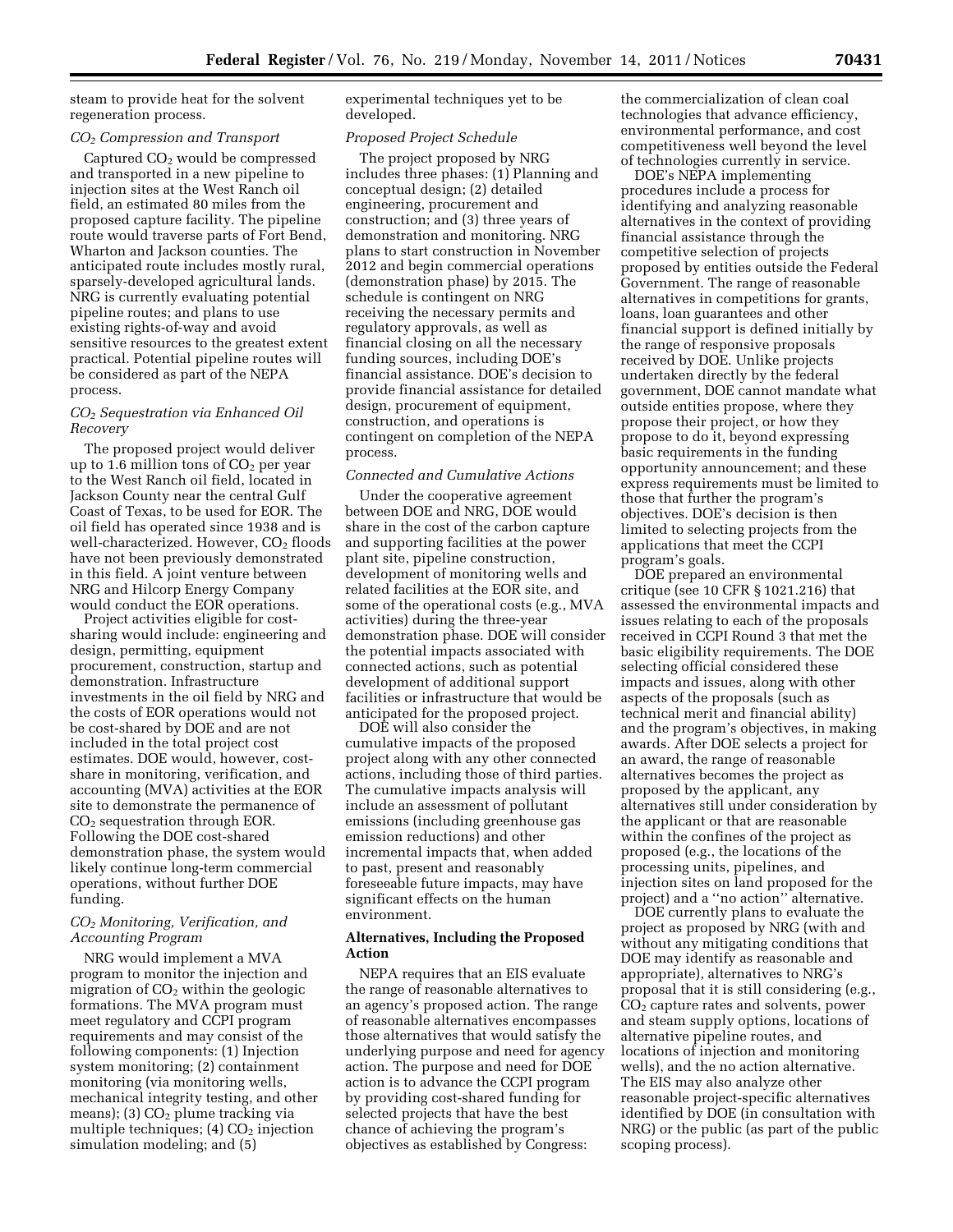Under the no action alternative, DOE would not provide funding to NRG. In the absence of financial assistance from DOE, NRG could reasonably pursue two options. It could build the project without DOE funding; the impacts of this option would be essentially the same as those of NRG's proposed project, except any DOE-required mitigations would not be imposed. Alternatively, NRG could choose not to pursue its project, and there would be no impacts from the project. This latter option would not contribute to the goal of the CCPI program, which is to accelerate commercial deployment of advanced coal technologies that provide the United States with clean, reliable, and affordable energy. However, as required by NEPA, DOE analyzes this option as the no action alternative for the purpose of making a meaningful comparison between the impacts of DOE providing financial assistance and withholding that assistance.

Alternatives being considered by NRG related to specifics of the proposed project will also be discussed in the EIS. NRG and its partners are considering locations for the injection and monitoring wells and the pipeline corridors necessary for transportation of the  $CO<sub>2</sub>$ .

### **Floodplains and Wetlands**

The footprint of the proposed capture facilities and related infrastructure that would be constructed at the existing Parish Plant would be located to avoid or minimize potential impacts to wetlands or floodplains. Wetland and floodplain impacts, if any, would likely only be associated with installation of monitoring and injection wells, or the construction of  $CO<sub>2</sub>$  pipelines or other linear features required for this project. The  $CO<sub>2</sub>$  pipeline would likely need to cross the Colorado, Navidad and Lavaca rivers, as well as smaller streams along the route. DOE will identify such impacts during preparation of the EIS and, if any are identified, DOE will prepare a floodplain and wetland assessment in accordance with its regulations (10 CFR Part 1022) and include the assessment in the EIS.

# **Preliminary Identification of Environmental Issues**

DOE intends to address the issues listed below when considering the potential impacts resulting from the construction and operation of NRG's proposed project and any connected actions. This list is neither intended to be all-inclusive, nor a predetermined set of potential impacts. DOE invites comments on the list of important issues to be considered in the EIS. The

preliminary list of potentially affected resources or activities and their related environmental issues includes, but is not limited to:

• Air quality resources: potential air quality impacts from emissions during construction and operation of the proposed project on local sensitive receptors, local environmental conditions, and special-use areas, including impacts to smog and haze, impacts from dusts, and impacts from amine and greenhouse gas emissions;

• Water resources: potential impacts from water utilization and consumption, plus potential impacts from wastewater discharges;

• Infrastructure and land use: potential impacts associated with delivery of feed materials and distribution of products (*e.g.,* access roads, pipelines);

• Visual resources: potential impacts to the viewshed, scenic views (e.g., impacts from the injection wells, pipelines, and support facilities for the injection wells and pipelines), and internal and external perception of the community or locality;

• Solid wastes: pollution prevention and waste management (generation, treatment, transport, storage, disposal or use), including hazardous materials;

• Ecological resources: potential onsite and off-site impacts to vegetation, wildlife, threatened or endangered species, and ecologically sensitive habitats;

• Floodplains and wetlands: potential wetland and floodplain impacts from construction of project facilities and pipelines;

• Traffic: potential impacts from the construction and operation of the facilities, including changes in local traffic patterns, deterioration of roads, traffic hazards, and traffic controls;

• Historic and cultural resources: potential impacts related to land disturbance and development associated with new linear facilities (pipelines, etc.);

• Geology: potential impacts from the injection and storage of  $CO<sub>2</sub>$  on underground resources such as ground water supplies, mineral resources, and fossil fuel resources;

• Fate and stability of  $CO<sub>2</sub>$  being sequestered by its use for EOR;

• Health and safety issues: potential impacts associated with use, transport, and storage of hazardous chemicals (including ammonia), and  $CO<sub>2</sub>$  capture and transport to the sequestration site(s);

• Socioeconomic impacts, including the creation of jobs;

• Disproportionately high and adverse human health and

environmental impacts on minority and low-income populations;

• Noise and light: potential impacts from construction, transportation of materials, and facility operations;

• Connected actions: potential development of support facilities or supporting infrastructure (e.g., facilities and utilities anticipated for EOR operations);

• Cumulative effects: incremental impacts of the proposed project when added to other past, present, and reasonably foreseeable future projects; and

• Compliance with regulatory and environmental permitting requirements.

## **Public Scoping Process**

This NOI initiates the public scoping process under NEPA, which will assist in the development of the draft EIS. To ensure identification of issues related to DOE's proposed action and NRG's proposed project, DOE seeks public input to define the scope of the EIS. The public scoping period will end 30 days after publication of this NOI in the **Federal Register**. Interested government agencies, tribal governments, privatesector organizations, and individuals are encouraged to submit comments or suggestions concerning the content of the EIS, issues and impacts that should be addressed, and alternatives that should be considered. Scoping comments should clearly describe specific issues or topics that the EIS should address. Written, emailed, or faxed comments should be received within 30 calendar days of this notice (see **ADDRESSES**).

DOE will conduct public scoping meetings at the Needville High School, 100 Fritzella Road, in Needville, Texas, on Wednesday, November 30, 2011; and at the Jackson County Services Building, 411 North Wells Street, in Edna, Texas, on Thursday, December 1, 2011. The public is invited to learn more about the project at informal sessions at these locations beginning at 5 p.m. DOE will begin the formal meetings with an overview of NRG's proposed project. Oral comments will be heard during the formal portion of the scoping meetings beginning at 7 p.m. DOE requests that anyone wishing to speak at the public scoping meetings should contact Mr. Lusk, either by phone, email, fax, or postal mail (see **ADDRESSES**). Those who do not make advance arrangements may register at the meetings (preferably at the beginning of the meeting) and may be given an opportunity to speak after previously scheduled speakers. Speakers will be given approximately five minutes to present their comments. Speakers wanting more than five